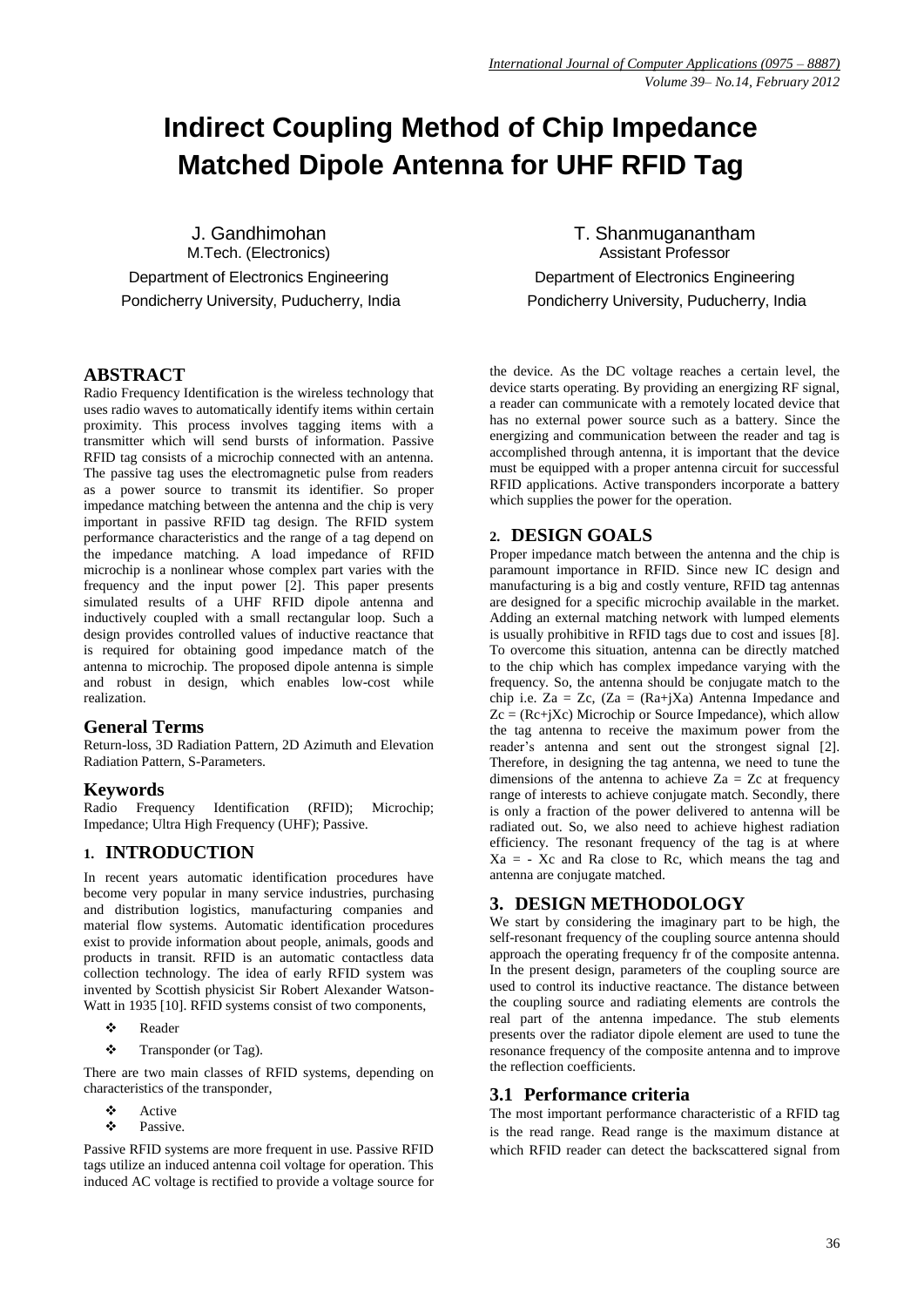the tag. We can use Friis free – space equation to calculate the tag's read range 'r' as

$$
r=\frac{\lambda}{4\pi\sqrt{\frac{P_cG_cG_v\,\gamma}{P_{ch}}}}
$$

Where  $\lambda$  is the wavelength, Pt is the power transmitted by the reader, Gt is the gain of the transmitting antenna, Gr is the gain of the receiving tag antenna, Pt is the minimum threshold power necessary for the RFID tag chip and  $\gamma$  is the power transmission coefficient [9]. The power transmission coefficient is given as

$$
\gamma = \frac{4\text{Re}\,\text{Ra}}{|(Za + Zc)|^2} \qquad 0 \le \gamma \le 1 \tag{2}
$$

where  $Za = Ra + iXa$  is the antenna impedance and  $Zc =$  $Rc + iXc$  is the chip impedance. The better matching between the antenna and chip impedances will achieve a high power transmission coefficient (closer to 1) [8]. A good RFID tag should have a high transmission coefficient above 0.7 [8]. In order to achieve high power transmission coefficient, the antenna and chip impedances should be conjugated to each other, i.e.  $Za = \overline{Z}c$ . So, if the antenna and chip is perfectly conjugated match, it will have a power transmission coefficient of  $1 \times 8$ . From Friis free – space equation, the tag read range is determined by the product Pt and Gt of the reader (transmitter EIRP), tag antenna gain Gr and transmission coefficient γ (which is determined by the antenna and chip impedance). The frequency of the peak range is referred as tag resonance, which happens at the frequency of the best impedance match between chip and antenna.

#### **3.2 Dipole Antenna for 900MHz**

A RFID antenna designed for 900 MHz is about one half wavelengths long. A half wavelength antenna is known as a dipole. A dipole is a very good radiator. RFID tags using dipoles at 900 MHz have a range of up to 10 meters. This works well for large pallets of product. Unfortunately, there is not yet a worldwide frequency allocation for RFID at 900 MHz. Europe and US have different allocations fairly close to 900 MHz. Japan is considering an allocation near 960 MHz. The design example for this presentation assumes 900 MHz. Once the RF output power of the reader and its antenna gain are fixed, the performance of the RFID tag is mainly determined by the conjugate matching condition between the RFID chip and the antenna. Therefore, a successful antenna design must achieve a good conjugate impedance match condition between the chip and the antenna. The indirect coupling approach is helpful for solving the impedance matching problem, which entails the conjugate matching of a high quality factor antenna, the resistance of which is low but the reactance is high. The parameters of both the coupling source and the radiating body can be used to control the input impedance characteristics of the composite.

#### **3.3 Antenna configuration**

Fig. 1 shows the configuration of the proposed indirect coupling method for the design of the RFID tag. The antenna comprises a radiating body and the coupling source, which is a small dipole, is treated as a dipole antenna of arbitrary length. The characteristics of the input impedance of the proposed antenna are shown in Fig. 7. Thus, the desired input impedance of the antenna can be realized not only by tuning the dimensions of the radiating body but also by adjusting the dimensions of the coupling source.



**Fig.1 Proposed Antenna Configuration**

#### **3.4 Design Example**

The proposed RFID tag antenna design is shown in Fig. 1. The antenna is designed for the RFID chip encased in a strap package, with an input impedance of  $(50-j120 \square)$  at 900MHz. The configuration is printed on an FR4 substrate, with thickness of 0.4 mm, relative permittivity of 4.4 and a dielectric loss tangent of 0.002. The geometry is simulated using Zeland IE3D software.



**Fig.2 Proposed Antenna Design in IE3D**

#### **4. SIMULATION RESULTS**

The design goal is to achieve Ra and Xa as close to Rc and  $-$ Xc as possible respectively. From the result, we can see that at 900MHz, Xa is 125 which are very close to -Xc (120), Ra is 60, when compare with Rc (50), the difference is small. The smith chart and the Input Impedance Characteristic of the simulated results shows the input impedance of the proposed antenna. The conjugate matching factor shows the closeness of the proposed antenna Input Impedance with required value of Input Impedance. Omnidirectional radiation pattern has been observed from the 2D and 3D radiation pattern graph of the proposed antenna.

The following figures show the various simulated results of the proposed antenna.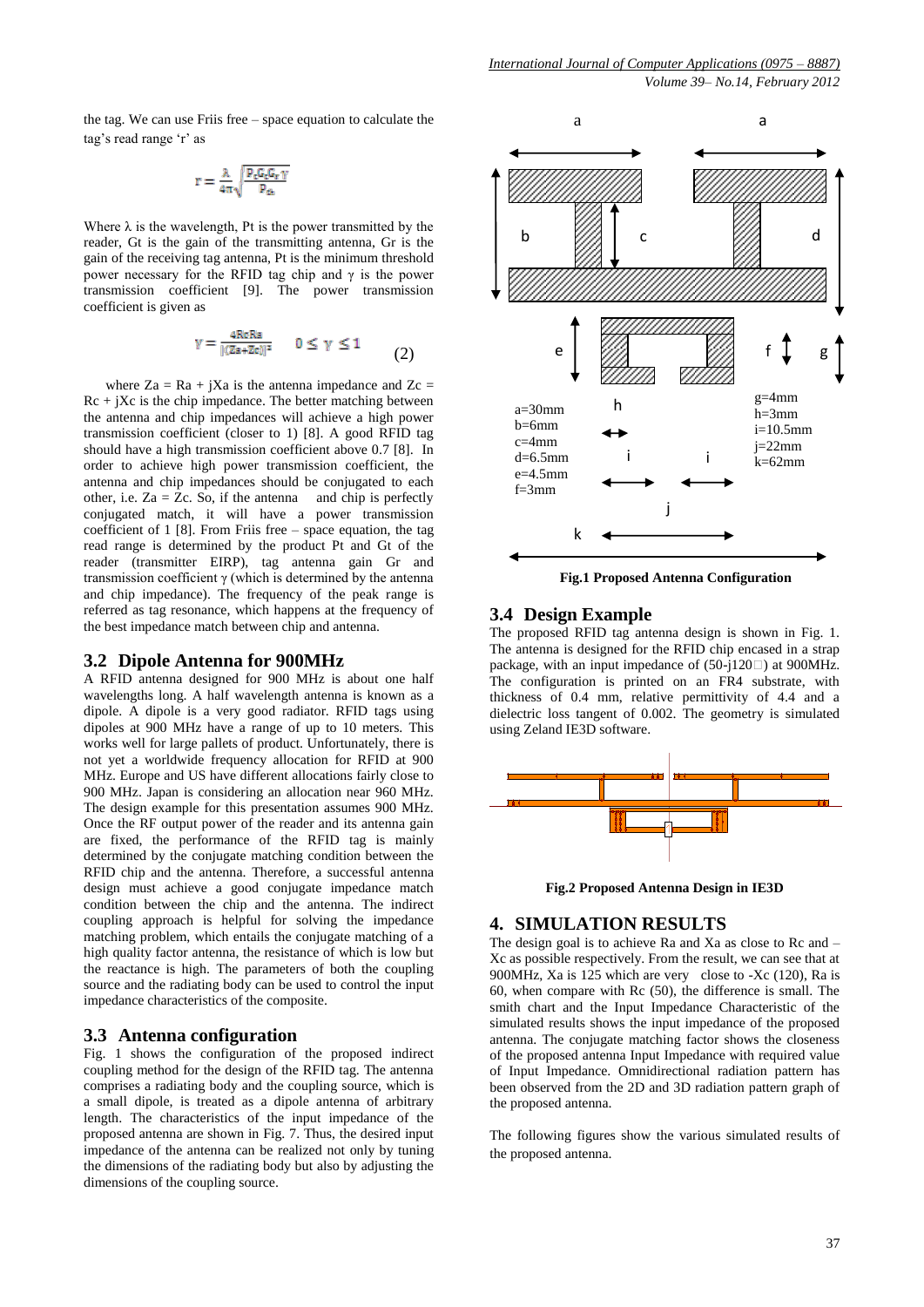

**Fig.6 Smith Chart** Z-Parameters Display



**Fig.7 Input Impedance Characteristics**



**Fig. 8 S-Parameters**



**Fig. 9 VSWR**



**Fig. 10 Conjugate Matching Factor**

# **5. CONCLUSION**

The proposed novel indirect coupling method for the RFID tag antenna design, which provides a relatively straightforward tuning of the input impedance of the RFID tag antenna. Radio frequency identification is a rapidly developing technology, and it will find more and more applications. Besides RFID chip, RFID tag antenna also plays

**Fig.5 3D Radiation Pattern**